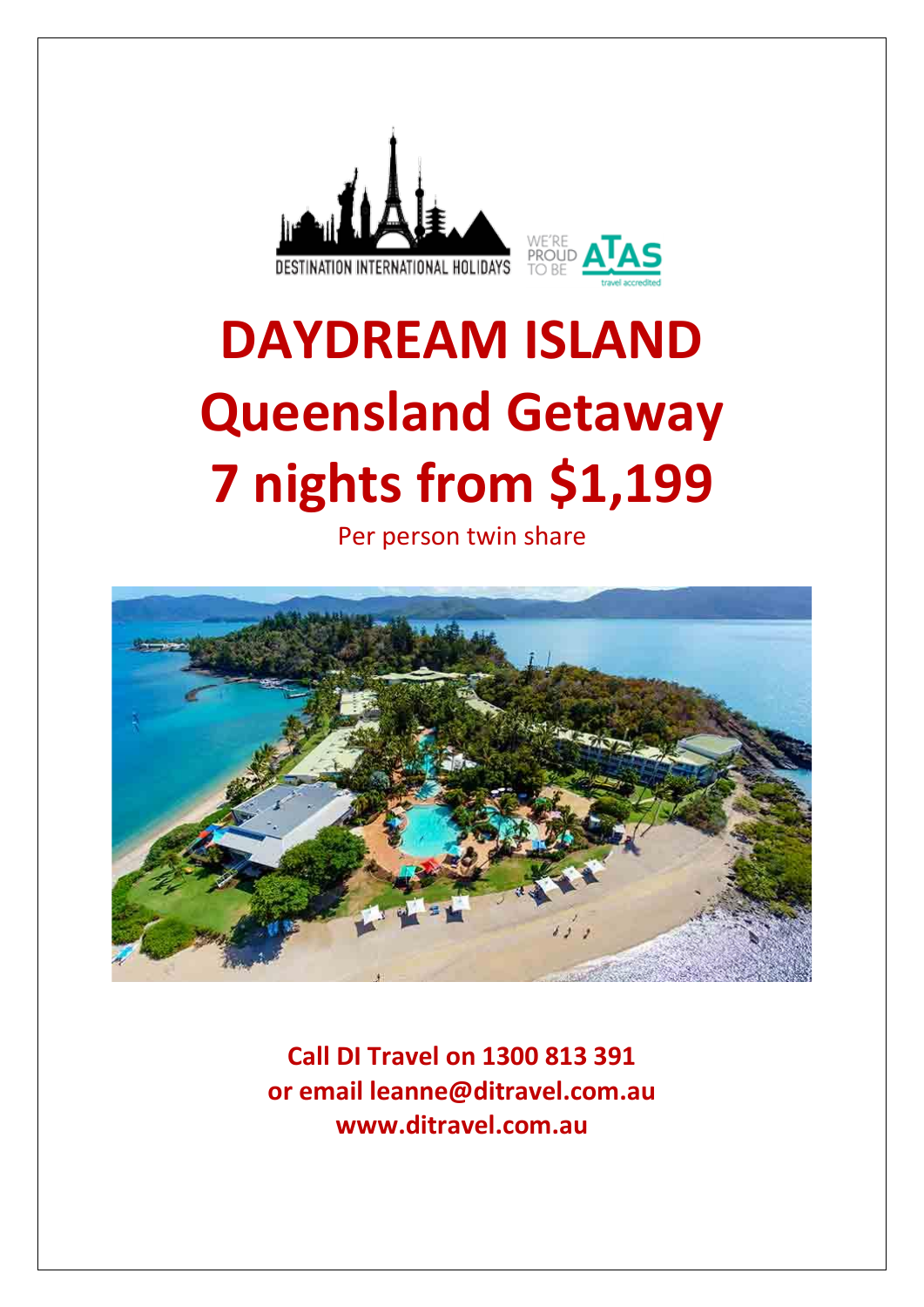# **Your Whitsunday Islands escape awaits!**

## **Daily departures (dates are inclusive):**

2020 - 1 July - 13 August, 23 August - 24 September, 12 October - 21 December

2021 - 17 January - 31 March

## **Island Package Includes:**

- 7 nights in standard double or twin room
- Buffet breakfast daily
- Free wifi
- Use of resort facilities, including kayaks & stand up paddle boards

# *Ask your travel consultant about airfares to Daydream Island from your capital city.*

## **Excludes:**

- Single supplement, please contact us for rates
- Travel insurance (recommended)
- Airport transfers
- Meals & sightseeing not specified in the inclusions
- Personal items, such as drinks, snacks, WiFi, laundry etc
- Any items or services not listed in the inclusions

*Subject to confirmation by the airlines, hotels & local operators. Further restrictions may apply to certain room types or dates. Booking conditions & cancellation fees apply.*

> **Call DI Travel on 1300 813 391 or email leanne@ditravel.com.au for enquiries & reservations**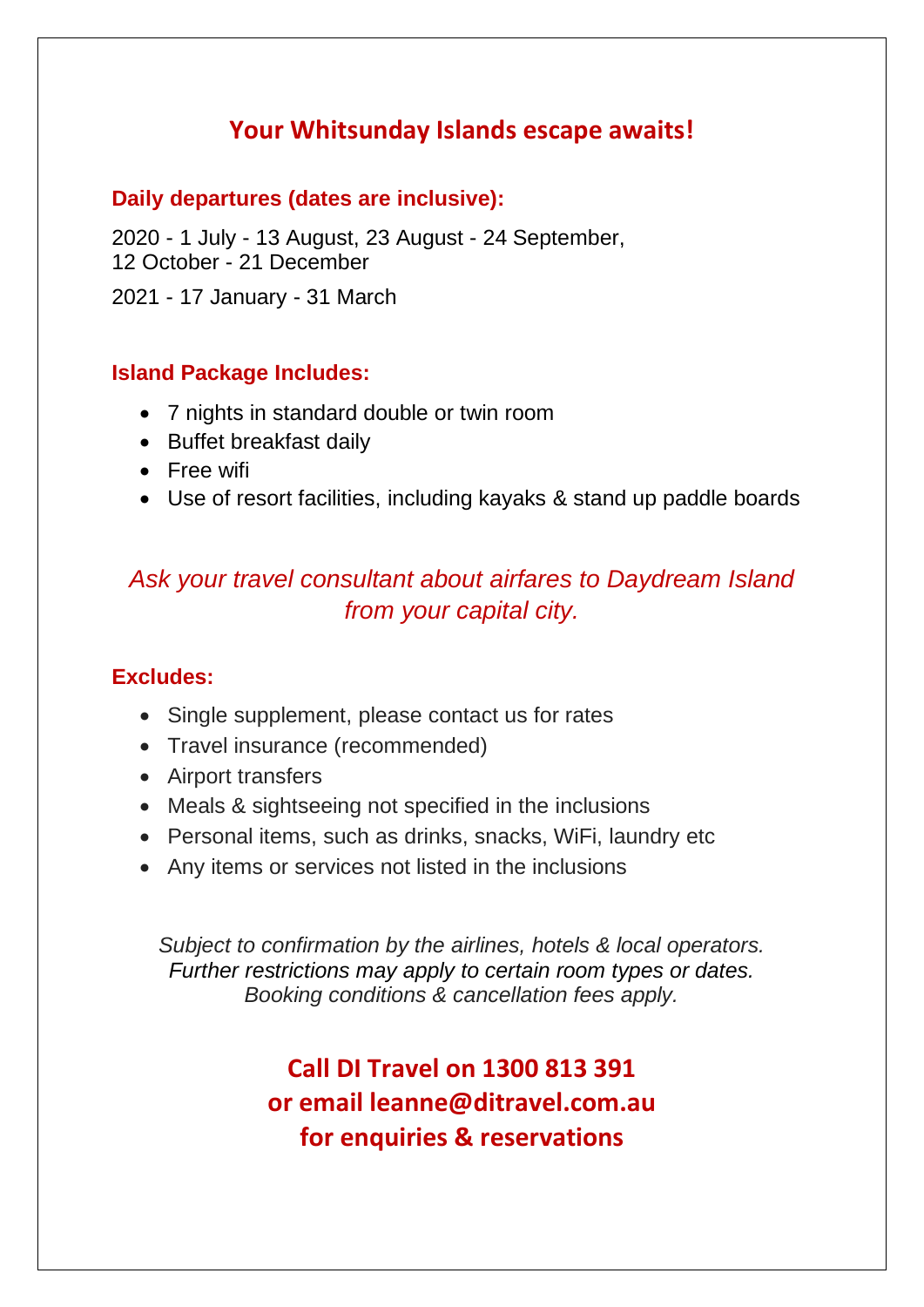## **About Daydream Island**

The refurbished Daydream Island Resort is located in the heart of Queensland's Whitsunday Islands. The stylish and tranquil retreat offers modern rooms and suites with free WiFi and a full buffet breakfast. The resort features an open-air cinema, outdoor pools and three bars and restaurants.

All accommodation provides spacious rooms with a modern living area, air conditioning and a flat-screen TV with free in-house movies. Most feature a private balcony or terrace with views of the ocean, marina or tropical gardens. Interconnecting rooms for families and accessible rooms are available.

You can choose from a choice of restaurants at the resort including Graze, Inkstone Kitchen & Bar and an Asian Fusion restaurant.

Guests can take a stroll through Daydream's rainforest walk or work out in the fitness centre. The property also boasts over 20 free on-island activities including kayaking, stand up paddle boarding and a public fish feeding show.

The tour desk can book a Living Reef Guided Snorkel, meet and feed Barry the Shovelnose Ray or experience what it's like to be a Marine Biologist for a day, as well as Whitsunday and Great Barrier Reef day tours. Staff are able to converse in English and some in Chinese.

## **Call Destination International on 1300 813 391 for enquiries & reservations.**



ATAS Accreditation Number: A10718

ATAS vets travel agents against strict criteria to ensure they meet certain standards, are reliable and professional businesses. ATAS agents need to meet high levels of business discipline, training, compliance with Australian Consumer Law and compliance with a strict code of conduct – ensuring your piece of mind when booking travel.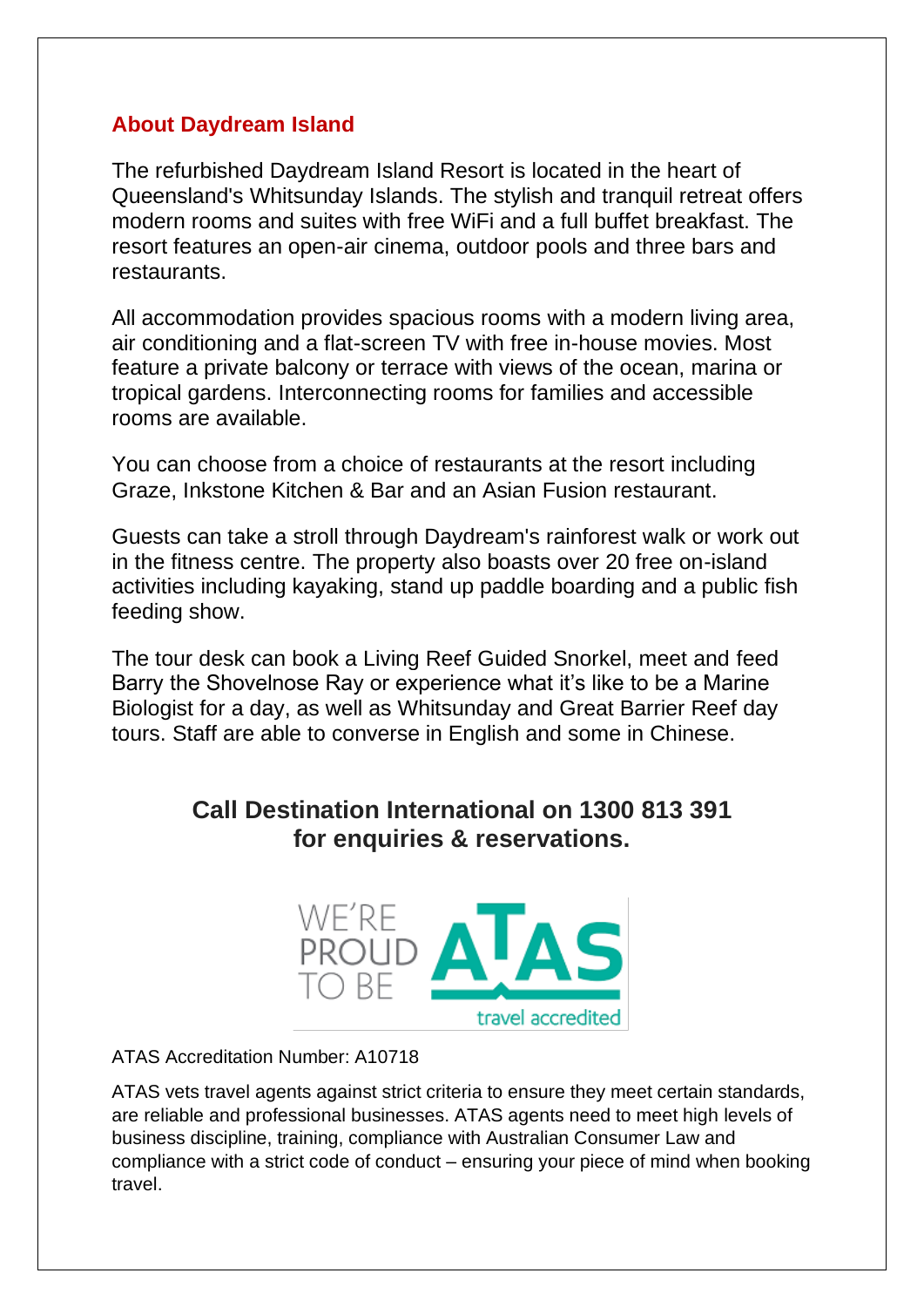We have met these stringent requirements in order to become nationally accredited. Our accreditation means we are the best in the industry, credible and a professional business that takes pride in its staff being expertly trained. This means you can book your travel knowing you're in the safe hands of a trusted and reputable travel agent.

Further information can be found at<http://www.atas.com.au/>

### **Affordable Holidays - HOW DO WE DO IT???**

We go directly to our suppliers to source the best possible price and holiday for you. That's why our holidays are so affordable! We work with travel professionals that offer exceptional service and tours at just the right price. If you think you are paying too much for your travel arrangements, please give us a call, we will do our best to find you a holiday that fits within your travel budget.



#### **DESTINATION INTERNATIONAL HOLIDAYS BOOKING CONDITIONS**

#### **Please read this information prior to making your reservation**

#### **BROCHURE VALIDITY**

The information presented in our brochure is correct to the best of our knowledge, but is subject to change without notice. Changes can occur with respect to prices, itineraries, duration of holidays, service standards, tour content, airfares and schedules. This is out of our control. Please ensure you advise details of your requirements at the time of booking.

#### **GOODS AND SERVICES TAX (GST)**

The Australian GST does not apply to international travel. Any service fees, courier, cancellation and amendment fees are subject to GST. You will be charged GST where applicable.

#### **DEPOSIT**

A deposit is required to confirm your booking (varies depending on package booked). Receipt of deposit will be taken as an understanding by Destination International Holidays that the customer has checked their confirmed travel arrangements and has read and agreed to the terms and conditions.

#### **FINAL PAYMENT**

Payment in full must be made no less than 120 days before travel, unless required earlier by any supplier.

#### **PRICES**

All prices for our tours are advised in Australian Dollars (\$AUD). They are based on airfares, schedules and tariffs at the time of printing. Destination International Holidays reserves the right to vary the cost of the tour, taxes and airline prices if necessary by reason of currency fluctuation, cost increase, or airfare increase. All prices are subject to confirmation from local tour operators. Once full payment has been received by Destination International no surcharges in respect to currency fluctuations will be applied.

#### **ITINERARY CHANGES**

Destination International Holidays reserves the right to amend the itinerary for reasons such as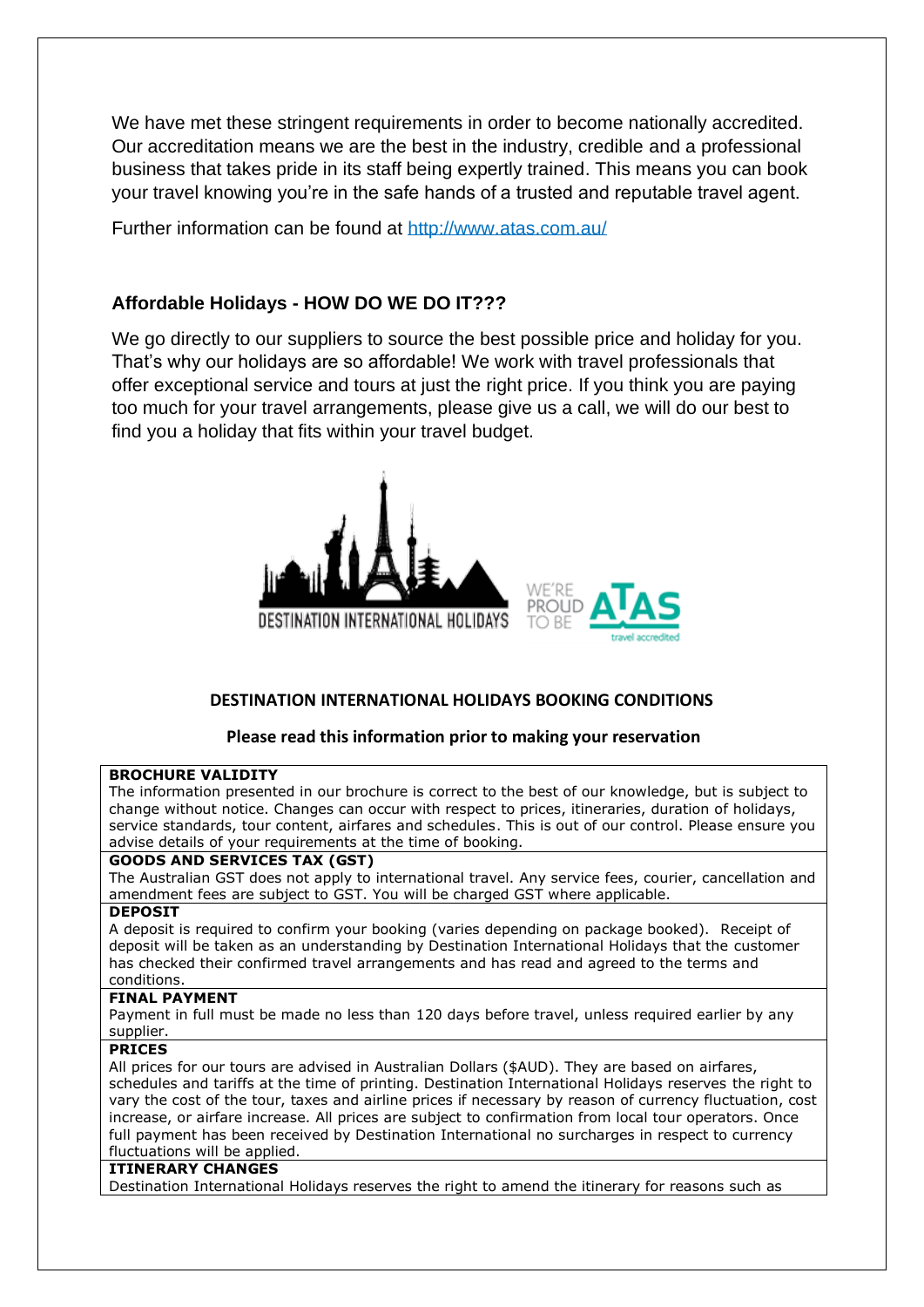service requirements, road or weather conditions or unforeseen circumstances. Where a change is of a significant nature, it will be advised to our customers in writing. Destination International Holidays reserves the right to substitute hotels, lodges, inns and camps with properties of similar standard

#### **AMENDMENT FEES**

Any deviation to packages advertised or quotes will incur a fee of \$150 per person.

Should you need to alter your confirmed reservations, there will be an automatic fee charged of \$150 per amendment or transaction, plus any new arrangements made. Additionally, there may be cancellation fees levied by the tour operator or fees may be applicable where arrangements have been pre-purchased.

In addition, we charge

- \$50 per person for all airline seat reservations and baggage charges plus any airline fees.
- \$100 per person for all Tourist visa processing plus the cost for the visa fee.
- \$75 per person to reissue any travel documents lost in the mail.
- \$100 per person to process travel insurance claims and provide a statement for your insurance company.
- \$50 per person travel document printing fee

#### **CANCELLATIONS**

This office will charge a 15% cancellation fee on all refundable portions of a cancelled tour. All tour cancellations must be received in writing.

Cancellation fees will be levied relative to the amount of notice given as follows:

| Days Notice   90 or more |                                            | $ 75-90 65-75 65-1$ |       |      |
|--------------------------|--------------------------------------------|---------------------|-------|------|
|                          | Loss of Deposit and 50% loss of fare   75% |                     | l 85% | 100% |

The above are Destination International Holidays cancellation fees. Airlines and Tour Operators may have additional fees. Transfer of a confirmed booking to another tour or departure date is deemed a cancellation of the original booking. There will be no refund for cancellation of unused services on or after commencement date. Please note that employees of any overseas suppliers are not authorised by Destination International Holidays to make any undertakings to our clients in respect of refunds or other matters.

#### **ACCOMMODATION**

There will be variations in the size, standard and presentation of rooms and facilities within the one hotel. This is beyond the control of Destination International Holidays.

#### **CLAIMS**

If you encounter any problems on your holiday, you should try and solve it directly with the supplier whilst overseas. If it is not possible to do so, please submit your claim in writing within 30 days of completing your Destination International Holidays arrangements.

#### **TRAVEL INSURANCE**

You must be insured for the duration of your trip. You need comprehensive travel insurance to cover cancellation, health requirements, luggage and additional expenses. Insurance policies rarely cover for loss of cash.

#### **PASSPORT, VISA & VACCINATIONS**

You must familiarise yourself with any visa and health requirements that may be applicable in the countries you are visiting. You are responsible for all entry/exit health and any other documents required by laws, regulations, orders, demands or requirements of countries visited or transited. Please note that passport and visa requirements are not the responsibility of Destination International Holidays. We will not be held liable for any loss or expense due to the failure to comply with the above. We recommend that you be in possession of a passport valid for at least 6 months beyond your intended stay overseas.

#### **CONSULAR ADVICE**

Official travel advice issued by the Australian Department of Foreign Affairs and Trade is available by calling 1300 555 135 or visiting their web site [www.dfat.gov.au.](http://www.dfat.gov.au/) You must review this information both prior to making your booking and prior to departure.